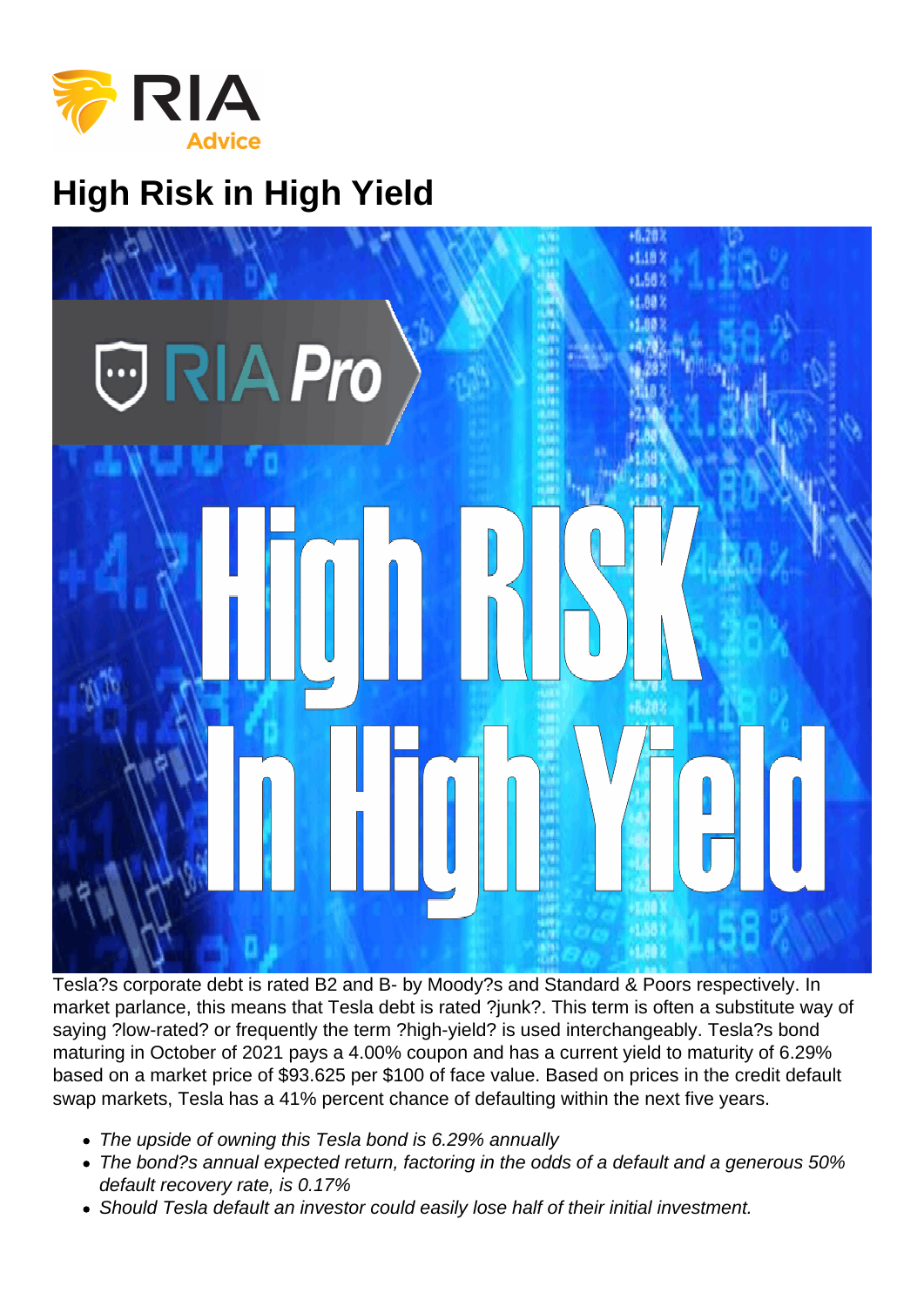Tesla is, in many ways, symbolic of the poor risk/return proposition being offered throughout the high-yield (HY) corporate bond market. Recent strength in the HY sector has resulted in historically low current yields to maturity and tight spreads versus other fixed income classes deemed less risky. Given the current state of yields and spreads and the overall risks in the sector, we must not assume that the outperformance of the HY sector versus other sectors can continue. Instead, we must ask why the HY sector has done so well to ascertain the expected future returns and inherent risks of an investment in this sector. In this article we?ll examine:

- What is driving HY to such returns?
- How much lower can vields on HY debt go?
- Is further spread tightening possible?
- What does scenario analysis portend for the HY sector?

All data in this article is courtesy of Barclays.

#### HY Returns

The HY sector, again also known as ?junk bonds?, is defined as corporate bonds with credit ratings below the investment grade (IG) rating of BBB- and Baa3 using Standard and Poors and Moody?s rating scales respectively. The table below presents returns over various time frames and the current yields for six popular fixed income sectors as well as Barclay?s aggregate fixed income [composite. As shown, the HY sector is clearly outperforming every other sector on a year-to-](https://realinvestmentadvice.com/wp-content/uploads/2018/09/1-table-1.png)date basis and over the last 12 months.

believe the outperformance is primarily due to four factors. First, many investors tend to treat the HY sector as a hybrid between a fixed-income and an equity security. The combination of surging equity markets, low HY default rates and historically low yields offered by alternative fixed-income [asset classes has led to a speculative rush of demand for HY from equity and fixed incom](https://realinvestmentadvice.com/wp-content/uploads/2018/09/2-hy-vs-spx.png)e investors. The following graph compares the performance between the HY aggregate index and its subcomponents to the S&P 500 since 2015. Note that highly risky, CCC-rated bonds have offered the most similar returns to the stock market.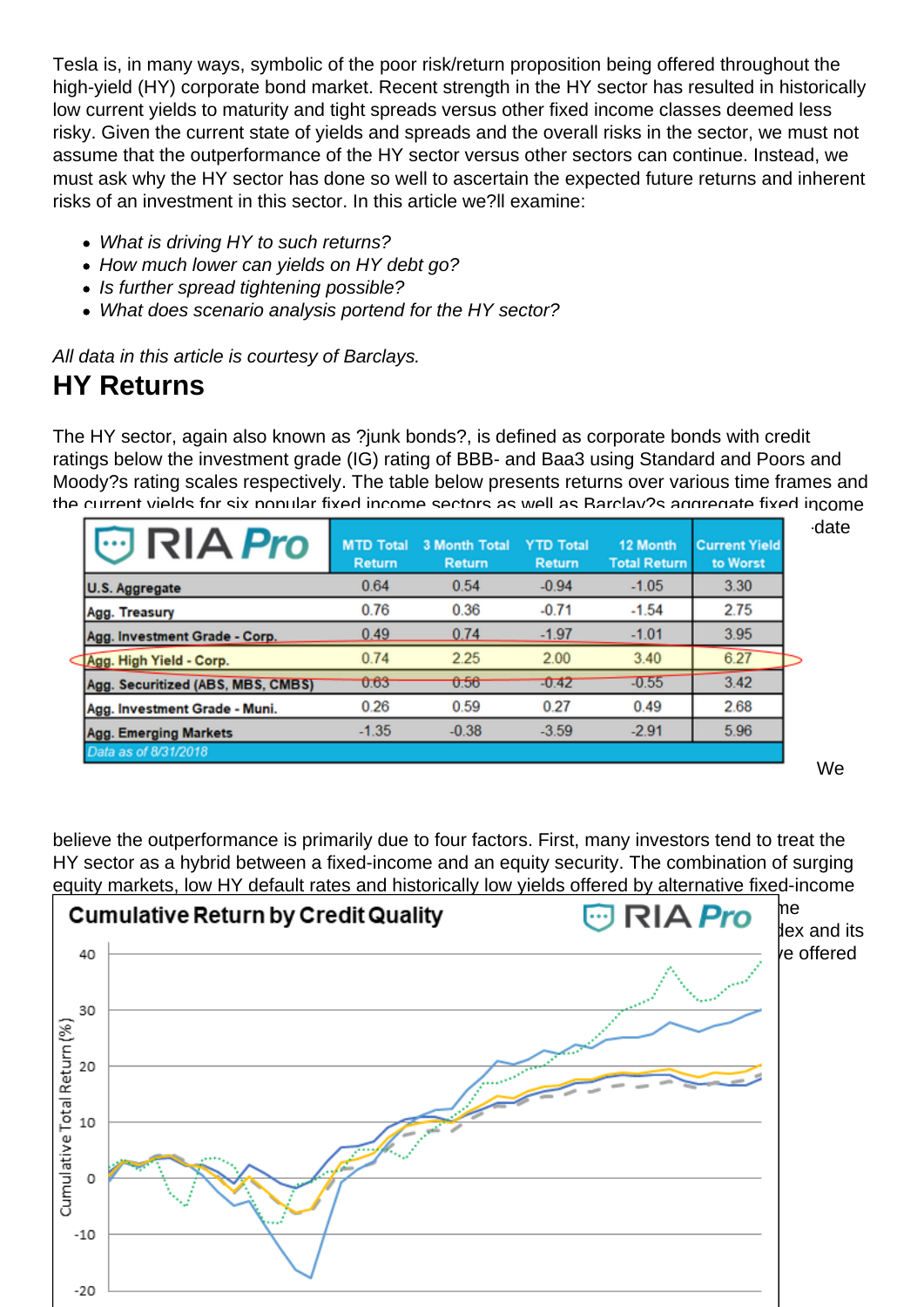[graph further highlights the correlation between stocks and HY. Implied equity volatility \(V](https://realinvestmentadvice.com/wp-content/uploads/2018/09/3-vix-vs-hy.png)IX) tends to be negatively correlated with stocks. As such, the VIX tends to rise when stocks fall and vice versa. Similar, HY returns tend to decline as VIX rises and vice versa.

Second,

the supply of high yield debt has been stable while the supply of higher rated investment grade (IG) bonds has been steadily rising. The following graph compares the amount of BBB rated securities [to the amount of HY bonds outstanding. As shown, the ratio of the amount of BBB bonds](https://realinvestmentadvice.com/wp-content/uploads/2018/09/4-supply.png), again the lowest rating that equates to ?investment grade, to HY bonds has been cut in half over the last 10 years. ?This is important to note as increased demand for HY has not been matched with increased supply thus resulting in higher prices and lower yields.

Third,

ETF?s representing the HY sector have become very popular. The two largest, HYG and JNK, have grown four times faster than HY issuance since 2008. This has led many new investors to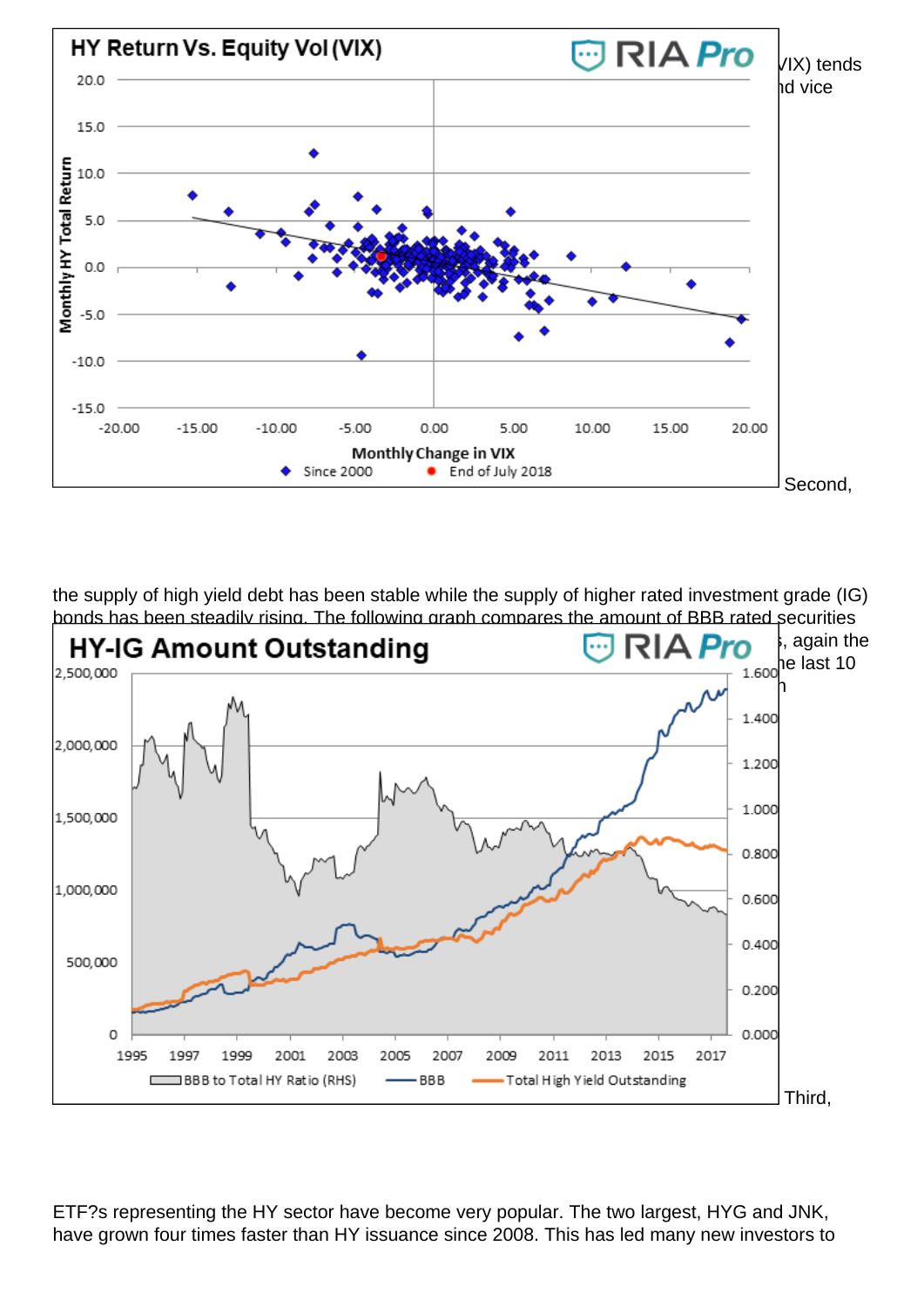HY, some with little understanding of the intricacies and risk of the HY sector. Fourth, the recent tax reform package boosted corporate earnings overall and provided corporate bond investors a greater amount of credit cushion. While the credit boost due to tax reform applies to most corporate issuers of debt, HY investors tend to be more appreciative as credit analysis plays a much bigger role in the pricing of HY debt. However, it is important to note that many HY corporations do not have positive earnings and therefore are currently not impacted by the reform. In summation, decreased supply from issuers relative to investment grade supply and increased demand from ETF holders, coupled with better earnings and investors desperately seeking yield, have been the driving forces behind the recent outperformance of the HY sector.

# HY Yields and Spreads

Analyzing the yield and spread levels of the high yield sector will help us understand if the positive [factors mentioned above can continue to result in appreciable returns. This will help us q](https://realinvestmentadvice.com/wp-content/uploads/2018/09/5-ylds.png)uantify risk and reward for the HY sector. As shown below, HY yields are not at the lows of the last five years, but they are at historically very low levels. The y-axis was truncated to better show the trend of the last 30 years.

Yields can

decline slightly to reach the all-time lows seen in 2013 and 2016, which would provide HY investors [marginal price gains. However, when we look at HY debt on a spread basis, or versus ot](https://realinvestmentadvice.com/wp-content/uploads/2018/09/6-oas.png)her fixedincome instruments, there appears to be little room for improvement. Spreads versus other fixed income products are at the tightest levels seen in over 20 years as shown below in the chart of HY to IG option adjusted spread (OAS) differential.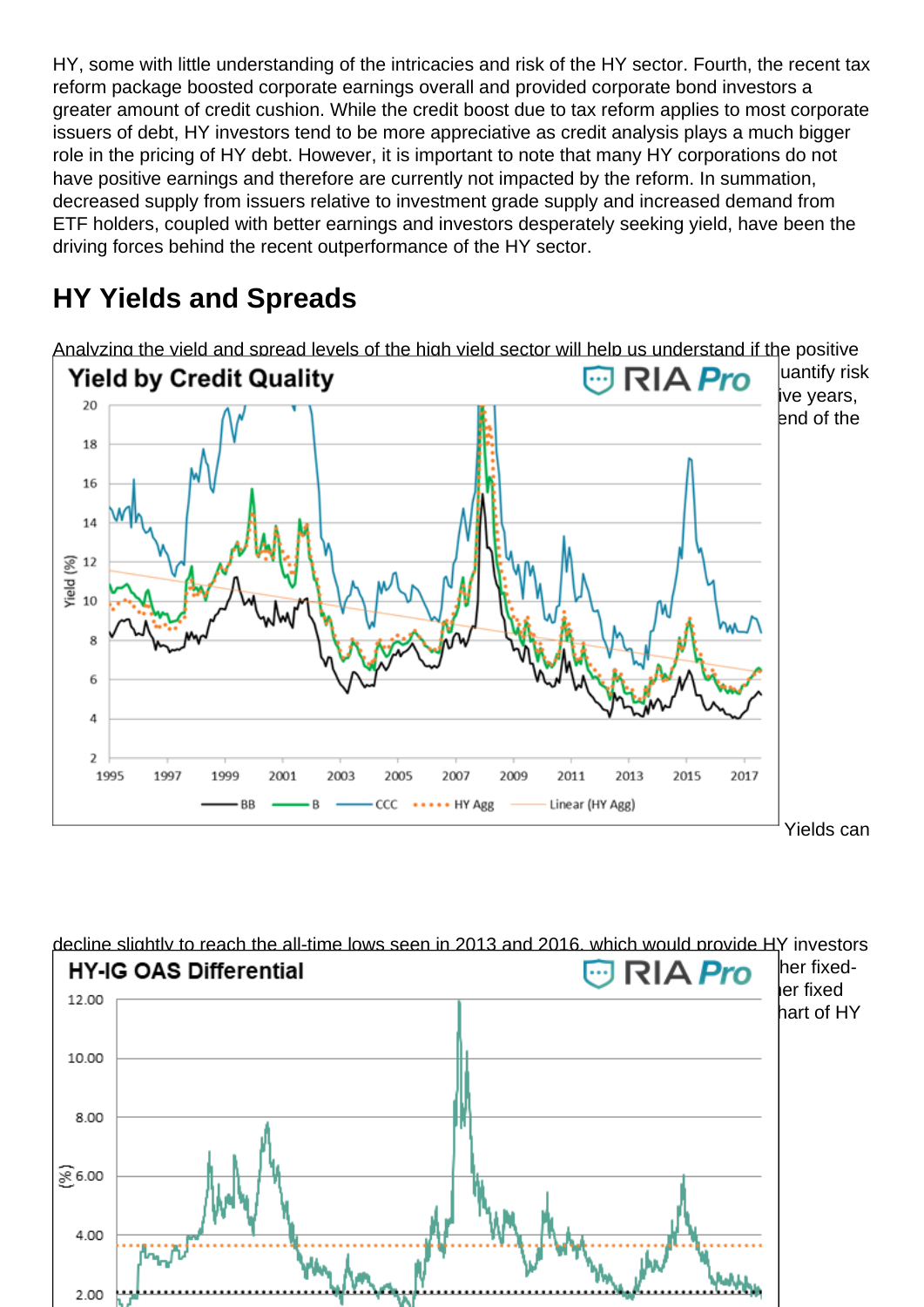below shows spreads between HY, IG, Treasury (UST) securities and components of the high-yield sector versus each other by credit rating.

The following graph depicts option adjusted spreads (OAS) across the HY sector broken down by credit rating. Again, spreads versus U.S. Treasuries are tight versus historical levels and tight within the credit stack that comprises the HY sector.

### Down in Credit

As mentioned, the HY sector has done well over the last three years. Extremely low levels of volatility over the period have provided further comfort to investors. The strong demand for lower rated credits and lack of substantial volatility has led to an interesting dynamic. The Sharpe Ratio is a barometer of return per unit of risk typically measured by standard deviation. The higher the ratio the more return one is rewarded for the risk taken. When long term Sharpe ratios and return performance of IG and HY are compared, we find that HY investors earned greater returns but withstood significantly greater volatility to do so.? Note the Sharpe Ratios for IG compared to HY and its subcomponents for the 2000-2014 period as shown below. Now, do the same visual analysis for the last three years. The differences can also be viewed in the ?Difference? section of the table.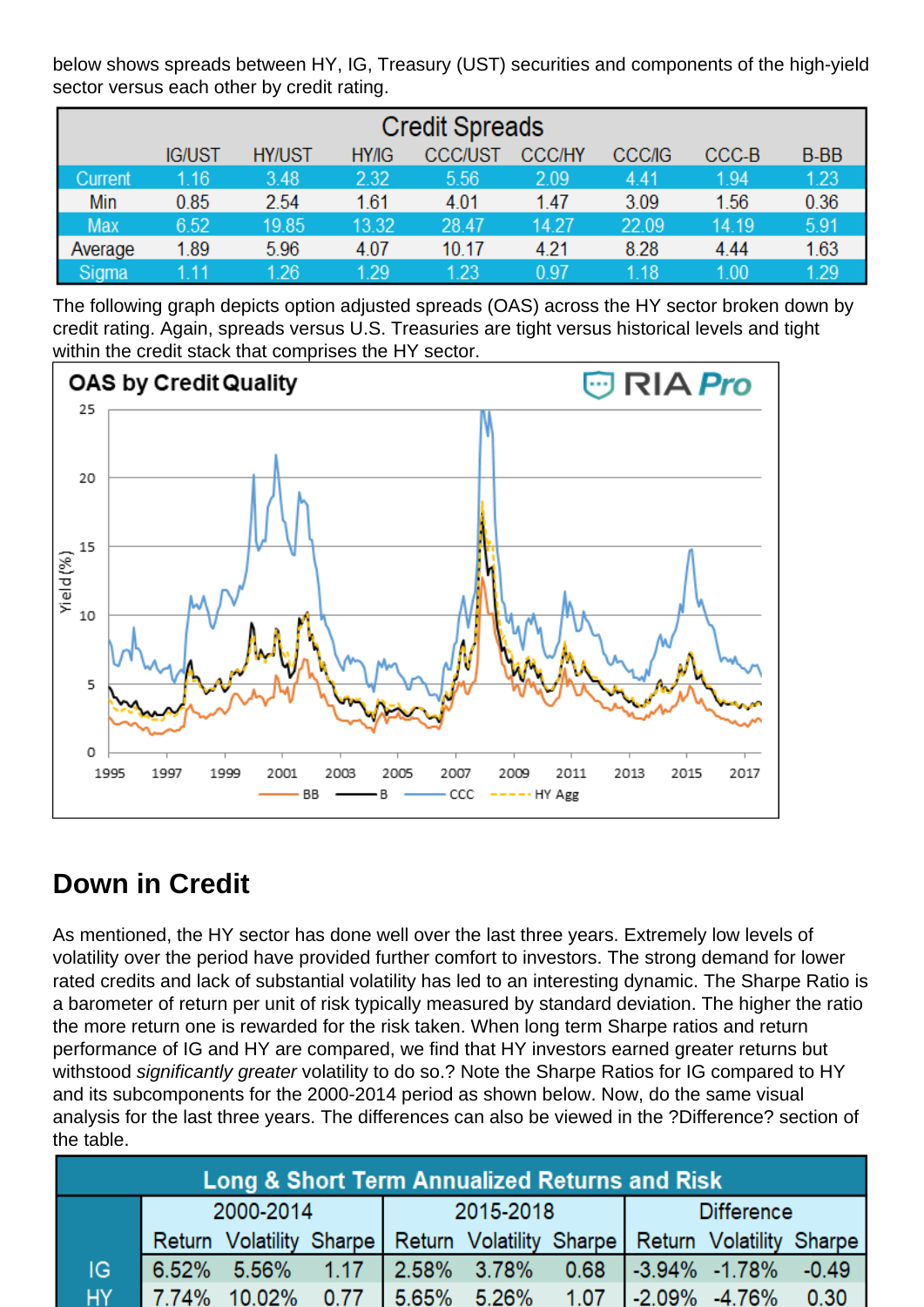The bottom line is that HY investors were provided much better returns than IG investors but with significantly decreased volatility. Dare we declare this recent period an anomaly?

## Scenario Analysis

Given the current state of yields and recent highs and lows in yield, we can build a scenario analysis model. To do this we created three conservative scenarios as follows:

- HY yields fall to their minimum of the last three years
- No change in yields
- HY vields rise to the maximum of the last three years

Further, we introduce default rates. As shown below, the set of expected returns on the left is based on the relatively benign default experience of the last three years, while the data on the right is based on nearly 100 years of actual default experience.

Regardless of default assumptions and given the recent levels of volatility, the biggest takeaway from the table is that Sharpe Ratios are likely to revert back to more normal levels. The volatility levels, potential yield changes and credit default rates used above are conservative as they do not accurately portray what could happen in a recession. Given that the current economic cycle is now [over ten years old, consider the following default rates that occurred during the las](https://realinvestmentadvice.com/wp-content/uploads/2018/09/11-default.png)t three recessions as compared to historical mean.

#### Needless to say,

a recession with a sharp increase in HY defaults accompanied with a surge in volatility would likely produce negative returns and gut wrenching changes in price. This scenario may seem like an outlier to those looking in the rear view mirror, but those investors looking ahead should consider the high likelihood of a recession in the coming year or two and what that might mean for HY investors.

### Summary

An interest rate is the cost for borrowing money and the return for lending money. Most importantly for investors, interest rates or yields help ascertain the amount of risk investors believe is inherent in a security. When one?s risk expectation and those of the market are vastly different, an opportunity exists. Given the limited ability for yields, spreads, volatility and default rates to decline